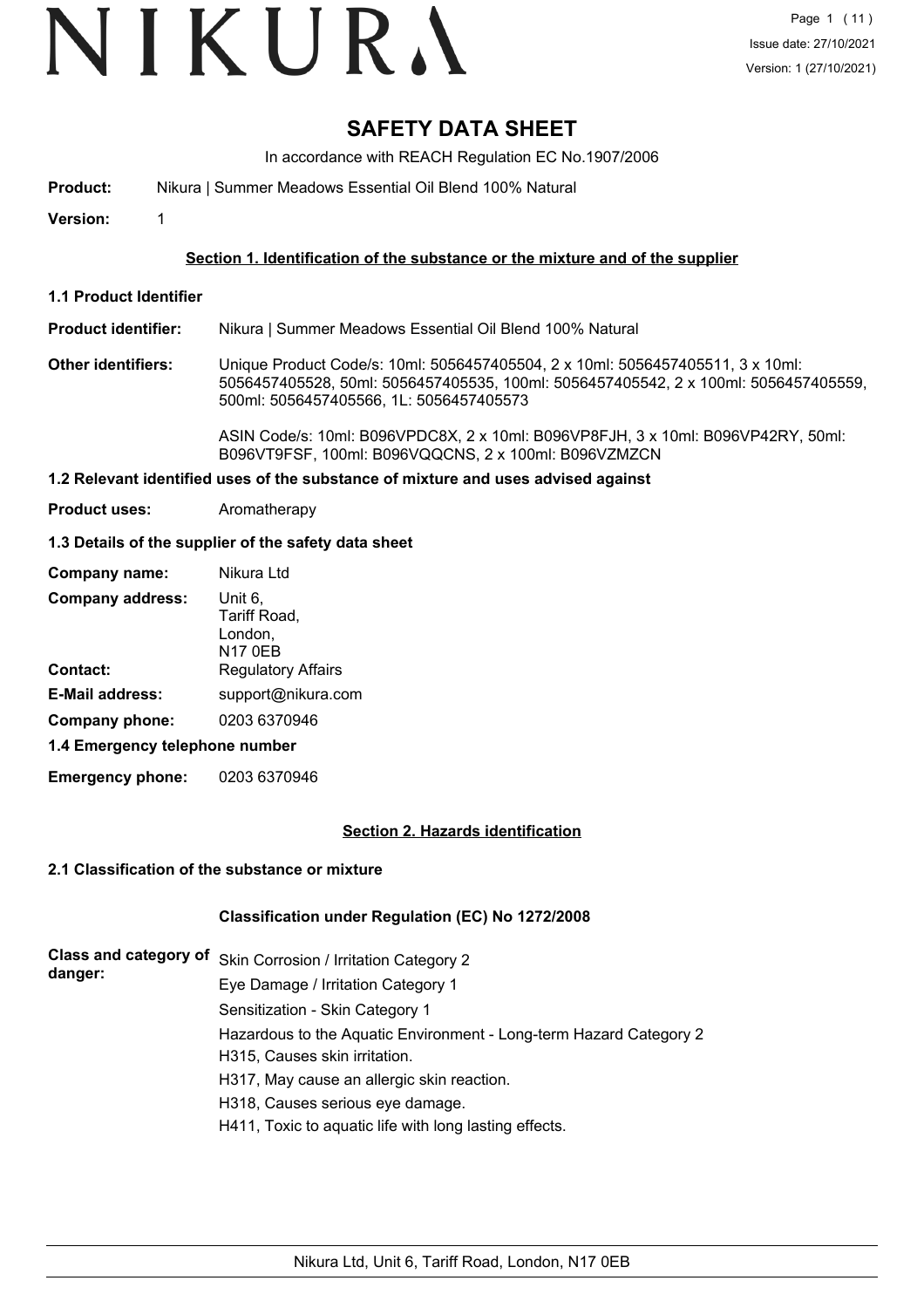## **SAFETY DATA SHEET**

In accordance with REACH Regulation EC No.1907/2006

- **Product:** Nikura | Summer Meadows Essential Oil Blend 100% Natural
- **Version:** 1

**2.2 Label elements**

|                                     | Classification under Regulation (EC) No 1272/2008                                                                                                                                                                                                                                                                                                                                                                                                                                                                                                                                                                                                                                                                                                                                                                                                                            |
|-------------------------------------|------------------------------------------------------------------------------------------------------------------------------------------------------------------------------------------------------------------------------------------------------------------------------------------------------------------------------------------------------------------------------------------------------------------------------------------------------------------------------------------------------------------------------------------------------------------------------------------------------------------------------------------------------------------------------------------------------------------------------------------------------------------------------------------------------------------------------------------------------------------------------|
| Signal word:                        | Danger                                                                                                                                                                                                                                                                                                                                                                                                                                                                                                                                                                                                                                                                                                                                                                                                                                                                       |
| <b>Hazard statements:</b>           | H315, Causes skin irritation.<br>H317, May cause an allergic skin reaction.<br>H318, Causes serious eye damage.<br>H411, Toxic to aquatic life with long lasting effects.                                                                                                                                                                                                                                                                                                                                                                                                                                                                                                                                                                                                                                                                                                    |
| <b>Supplemental</b><br>Information: | EUH208, Contains 1-Octen-3-yl acetate, Benzyl salicylate, Citronellyl butyrate, Citronellyl<br>formate, Citronellyl tiglate, Eucalyptol, Geranial, Geranyl acetate, Geranyl formate, Isoeugenol,<br>Menthone, Nerol, Neryl acetate, alpha-Pinene, beta-Caryophyllene, beta-Pinene, d,l-<br>Isomenthone, I-Limonene, trans-trans-Farnesol. May produce an allergic reaction.                                                                                                                                                                                                                                                                                                                                                                                                                                                                                                  |
| <b>Precautionary</b><br>statements: | P261, Avoid breathing vapour or dust.<br>P264, Wash hands and other contacted skin thoroughly after handling.<br>P272, Contaminated work clothing should not be allowed out of the workplace.<br>P273, Avoid release to the environment.<br>P280, Wear protective gloves/eye protection/face protection.<br>P302/352, IF ON SKIN: Wash with plenty of soap and water.<br>P305/351/338, IF IN EYES: Rinse cautiously with water for several minutes. Remove contact<br>lenses, if present and easy to do. Continue rinsing.<br>P310, Immediately call a POISON CENTER or doctor/physician.<br>P333/313, If skin irritation or rash occurs: Get medical advice/attention.<br>P362, Take off contaminated clothing and wash before reuse.<br>P391, Collect spillage.<br>P501, Dispose of contents/container to approved disposal site, in accordance with local<br>regulations. |
| Pictograms:                         |                                                                                                                                                                                                                                                                                                                                                                                                                                                                                                                                                                                                                                                                                                                                                                                                                                                                              |
| 2.3 Other hazards                   |                                                                                                                                                                                                                                                                                                                                                                                                                                                                                                                                                                                                                                                                                                                                                                                                                                                                              |
| Other hazards:                      | None                                                                                                                                                                                                                                                                                                                                                                                                                                                                                                                                                                                                                                                                                                                                                                                                                                                                         |
|                                     |                                                                                                                                                                                                                                                                                                                                                                                                                                                                                                                                                                                                                                                                                                                                                                                                                                                                              |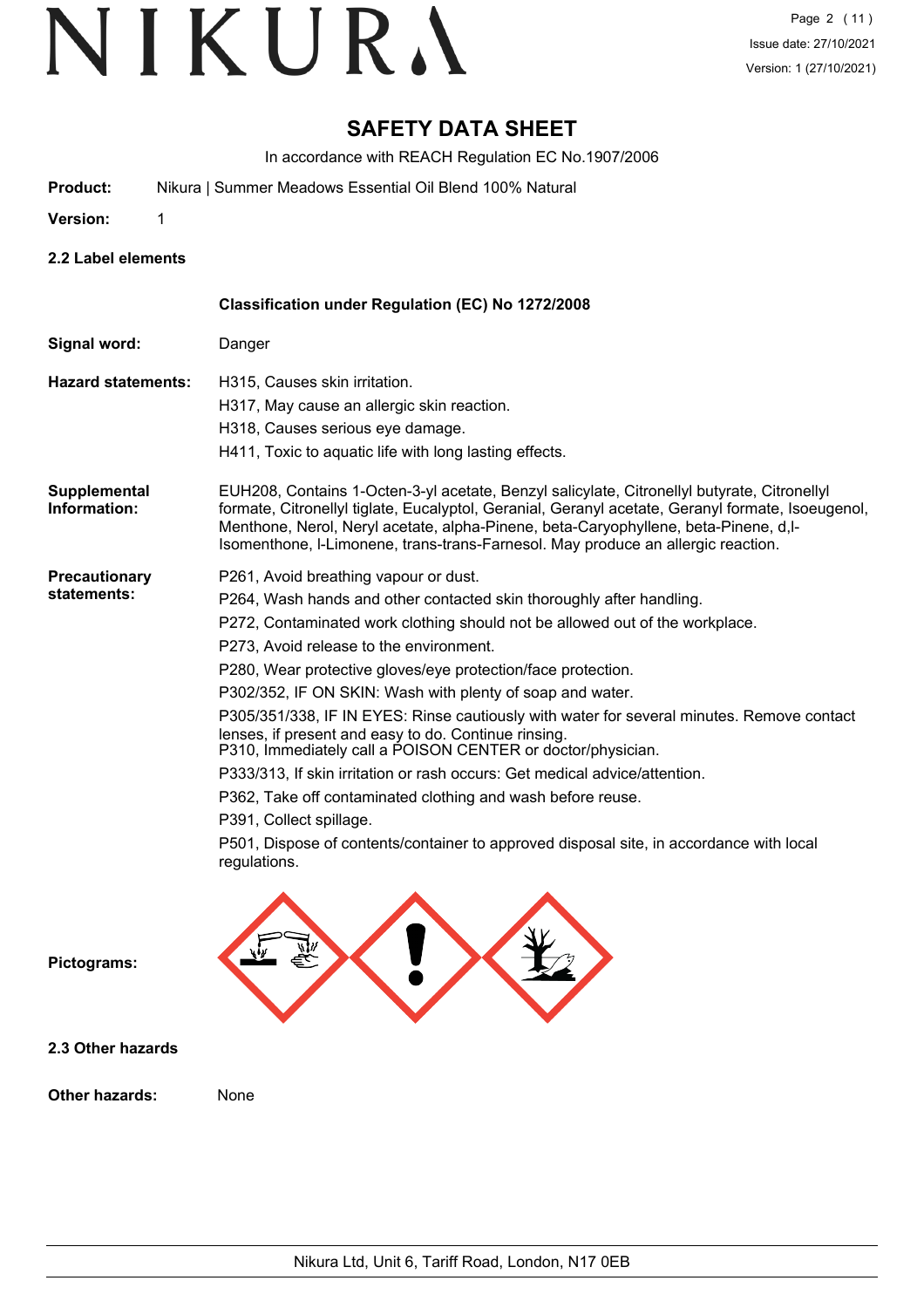## **SAFETY DATA SHEET**

In accordance with REACH Regulation EC No.1907/2006

**Product:** Nikura | Summer Meadows Essential Oil Blend 100% Natural

**Version:** 1

### **Section 3. Composition / information on ingredients**

#### **3.2 Mixtures**

#### **Contains:**

| <b>Name</b>          | <b>CAS</b> | EC        | <b>REACH Registration</b><br>No. | %           |                                                                                                                                        |
|----------------------|------------|-----------|----------------------------------|-------------|----------------------------------------------------------------------------------------------------------------------------------------|
| Linalyl acetate      | 115-95-7   | 204-116-4 |                                  | 20-<50%     | Skin Irrit, 2-Skin Sens,<br>1B;H315-H317 -                                                                                             |
| Linalool             | 78-70-6    | 201-134-4 |                                  | 20-<50%     | Skin Irrit. 2-Eye Irrit. 2-<br>Skin Sens. 1B;H315-<br>H317-H319,-                                                                      |
| l-Citronellol        | 7540-51-4  | 231-415-7 |                                  | 5-<10%      | Skin Irrit. 2-Eye Irrit. 2-<br>Skin Sens. 1B:H315-<br>H317-H319,-                                                                      |
| Geraniol             | 106-24-1   | 203-377-1 |                                  | 5-<10%      | Skin Irrit. 2-Eye Dam.<br>1-Skin Sens. 1;H315-<br>H317-H318,-                                                                          |
| beta-Caryophyllene   | 87-44-5    | 201-746-1 |                                  | $1 - 5%$    | Skin Sens. 1B-Asp.<br>Tox 1-Aquatic Chronic<br>4;H304-H317-H413,-                                                                      |
| cis-beta-Ocimene     | 3338-55-4  | 222-081-3 |                                  | 1-<5%       | Flam. Liq. 3-Skin Irrit.<br>2-Asp. Tox 1-Aquatic<br>Acute 1-Aquatic<br>Chronic 2;H226-H304-<br>H315-H400-H411,-                        |
| d,I-Isomenthone      | 491-07-6   | 207-727-4 |                                  | $1 - 5%$    | Skin Irrit. 2-Skin Sens.<br><u>1B;H315-H317,-</u>                                                                                      |
| Citronellyl formate  | 105-85-1   | 203-338-9 |                                  | $1 - 5%$    | Skin Irrit. 2-Skin Sens.<br>1B;H315-H317.-                                                                                             |
| Geranyl formate      | 105-86-2   | 203-339-4 |                                  | 1-<5%       | Skin Sens. 1B-Aquatic<br>Acute 1-Aquatic<br>Chronic 2;H317-H400-<br>H411.-                                                             |
| trans beta-Ocimene   | 3779-61-1  |           |                                  | $1 - 5%$    | Skin Irrit. 2-Aquatic<br>Acute 1-Aquatic<br>Chronic 2;H315-H400-<br>H411.-                                                             |
| Terpinen-4-ol        | 562-74-3   | 209-235-5 |                                  | $1 - 5%$    | Acute Tox. 4-Acute<br>Tox. 4-Skin Irrit. 2-<br>STOT SE 3:H302-<br>H315-H332-H336,-                                                     |
| Benzyl benzoate      | 120-51-4   | 204-402-9 |                                  | $0.1 - 1\%$ | Acute Tox. 4-Aquatic<br>Acute 1-Aquatic<br>Chronic 2;H302-H400-<br>H411.-                                                              |
| Geranyl acetate      | 105-87-3   | 203-341-5 |                                  | $0.1 - 1\%$ | Skin Irrit. 2-Skin Sens.<br>1B-Aquatic Chronic 3;<br>H315-H317-H412,-                                                                  |
| Myrcene              | 123-35-3   | 204-622-5 |                                  | $0.1 - 1\%$ | Flam. Lig. 3-Skin Irrit.<br>2-Eye Irrit. 2-Asp. Tox<br>1-Aquatic Acute 1-<br>Aquatic Chronic 2;<br>H226-H304-H315-<br>H319-H400-H411,- |
| 1-Octen-3-yl acetate | 2442-10-6  | 219-474-7 |                                  | $0.1 - 1%$  | Acute Tox. 4-Skin<br>Sens. 1B;H302-H317,-                                                                                              |
| Menthone             | 10458-14-7 | 233-944-9 |                                  | $0.1 - 1\%$ | Acute Tox. 4-Skin Irrit.<br>2-Skin Sens. 1B-<br>Aquatic Chronic 3;<br>H302-H315-H317-<br>H412 -                                        |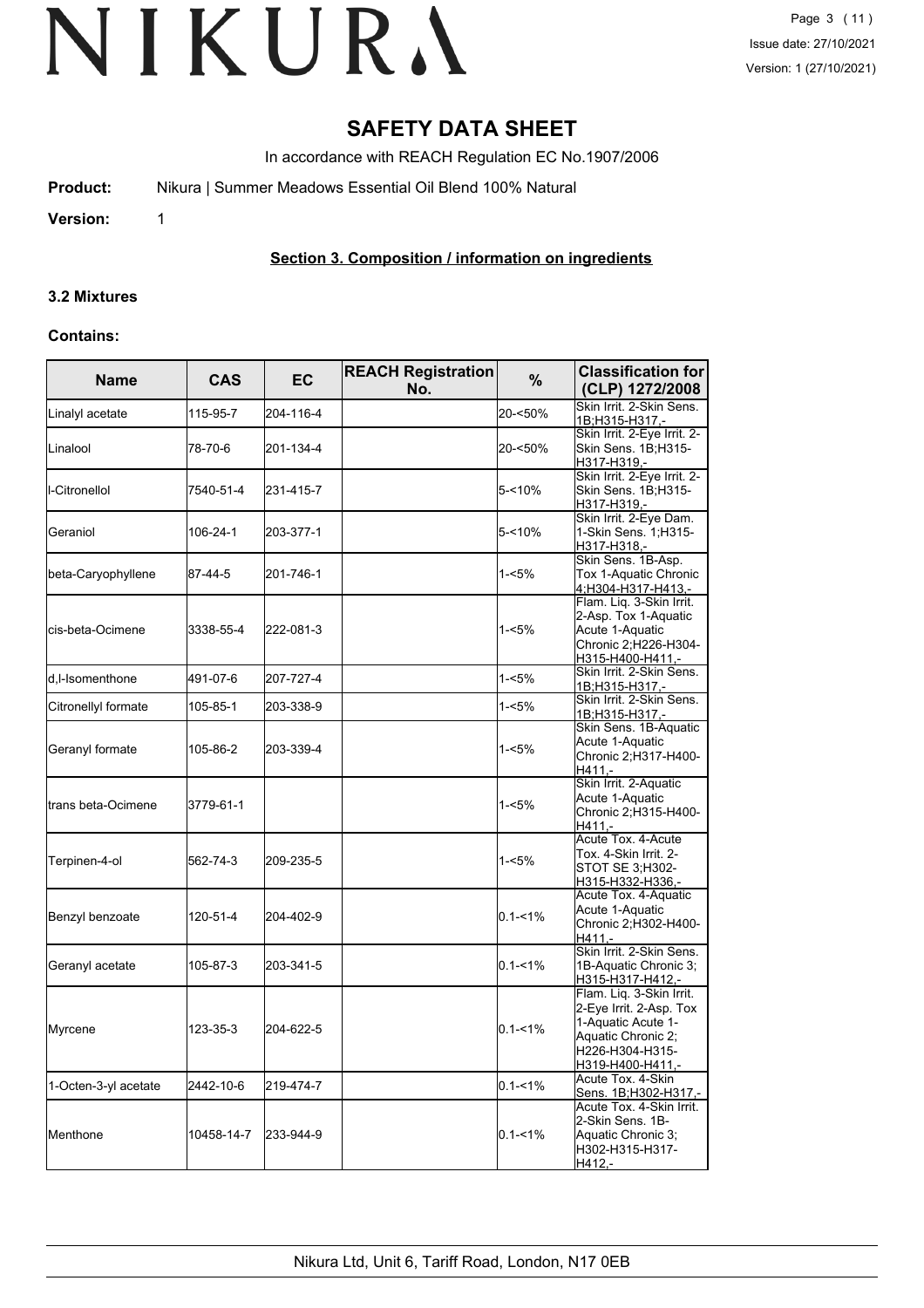## **SAFETY DATA SHEET**

In accordance with REACH Regulation EC No.1907/2006

**Product:** Nikura | Summer Meadows Essential Oil Blend 100% Natural

#### **Version:** 1

| ll-Limonene           | 5989-54-8  | 227-815-6 | $0.1 - 1\%$ | Flam. Liq. 3-Skin Irrit.<br>2-Skin Sens. 1B-Asp.<br>Tox 1-Aquatic Acute 1-<br>Aquatic Chronic 3:<br>H226-H304-H315-<br>H317-H400-H412.-                  |  |
|-----------------------|------------|-----------|-------------|----------------------------------------------------------------------------------------------------------------------------------------------------------|--|
| Benzyl salicylate     | 118-58-1   | 204-262-9 | $0.1 - 1\%$ | Skin Sens. 1B-Aquatic<br>Chronic 3;H317-H412,-                                                                                                           |  |
| <b>I</b> Nerol        | 106-25-2   | 203-378-7 | $0.1 - 1\%$ | Skin Irrit. 2-Eye Irrit. 2-<br>Skin Sens. 1B;H315-<br>H317-H319,-                                                                                        |  |
| Eucalyptol            | 470-82-6   | 207-431-5 | $0.1 - 1\%$ | Flam. Liq. 3-Skin Sens.<br>1B;H226-H317,-                                                                                                                |  |
| ltrans-trans-Farnesol | 106-28-5   |           | $0.1 - 1\%$ | Skin Irrit. 2-Eye Irrit. 2-<br>Skin Sens. 1B;H315-<br>H317-H319,-                                                                                        |  |
| Citronellyl tiglate   | 24717-85-9 | 246-426-2 | $0.1 - 1\%$ | Skin Sens. 1B-Aquatic<br>Acute 1-Aquatic<br>Chronic 1;H317-H410,-                                                                                        |  |
| Geranyl butyrate      | 106-29-6   | 203-381-3 | $0.1 - 1\%$ | Aquatic Acute 1-<br>Aquatic Chronic 1;<br>H410.-                                                                                                         |  |
| lcis-Rose oxide       | 876-17-5   |           | $0.1 - 1\%$ | Skin Irrit. 2-Eye Irrit. 2-<br>Repr. 2;H315-H319-<br>H361.-                                                                                              |  |
| Ibeta-Pinene          | 127-91-3   | 204-872-5 | $0.1 - 1\%$ | Flam. Liq. 3-Skin Irrit.<br>2-Skin Sens. 1B-Asp.<br>Tox 1-Aquatic Acute 1-<br>Aquatic Chronic 1;<br>H226-H304-H315-<br>H317-H410,-                       |  |
| Citronellyl butyrate  | 141-16-2   | 205-463-4 | $0.1 - 1\%$ | Skin Sens. 1B-Aquatic<br>Acute 1-Aquatic<br>Chronic 1;H317-H410,-                                                                                        |  |
| Camphor               | 76-22-2    | 200-945-0 | $0.1 - 1\%$ | Flam. Sol. 2-Acute Tox.<br>4-Acute Tox. 4-Skin<br>Irrit. 2-Eye Dam. 1-<br>STOT SE 2-Aquatic<br>Chronic 2;H228-H302-<br>H315-H318-H332-<br>H371-H411,-    |  |
| alpha-Pinene          | 80-56-8    | 201-291-9 | $0.1 - 1\%$ | Flam. Liq. 3-Acute Tox.<br>4-Skin Irrit. 2-Skin<br>Sens. 1B-Asp. Tox 1-<br>Aquatic Acute 1-<br>Aquatic Chronic 1;<br>H226-H302-H304-<br>H315-H317-H410,- |  |
| Neryl acetate         | 141-12-8   | 205-459-2 | $0.1 - 1%$  | Skin Sens. 1B;H317,-                                                                                                                                     |  |
| Geranyl isobutyrate   | 2345-26-8  | 219-062-7 | $0.1 - 1\%$ | Aquatic Acute 1-<br>Aquatic Chronic 1;<br>H410,-                                                                                                         |  |
| alpha-Phellandrene    | 99-83-2    | 202-792-5 | $0.1 - 1\%$ | Flam. Liq. 3-Asp. Tox<br>1-Aquatic Acute 1-<br>Aquatic Chronic 1;<br>H226-H304-H410,-                                                                    |  |
| trans-Rose oxide      | 876-18-6   |           | $0.1 - 1\%$ | Skin Irrit. 2-Eye Irrit. 2-<br>Repr. 2;H315-H319-<br>H361.-                                                                                              |  |
| Camphene              | 79-92-5    | 201-234-8 | $0.1 - 1\%$ | Flam. Liq. 3-Flam. Sol.<br>2-Aquatic Acute 1-<br>Aquatic Chronic 1;<br>H226-H228-H410,-                                                                  |  |
| Geranial              | 141-27-5   | 205-476-5 | $0.1 - 1\%$ | Skin Irrit. 2-Eye Irrit. 2-<br>Skin Sens. 1B;H315-<br>H317-H319,-                                                                                        |  |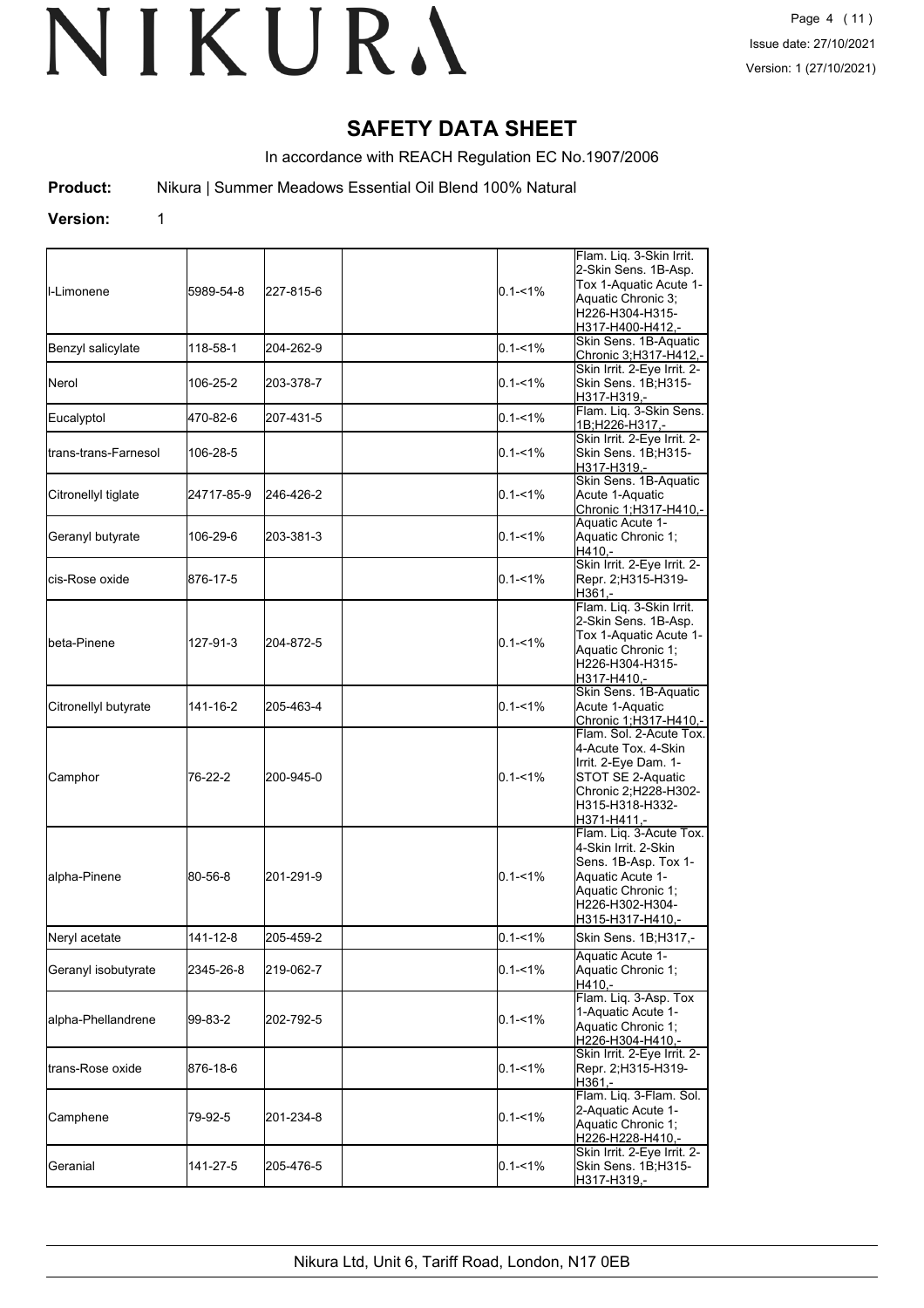# VIKURA

## **SAFETY DATA SHEET**

In accordance with REACH Regulation EC No.1907/2006

**Product:** Nikura | Summer Meadows Essential Oil Blend 100% Natural

#### **Version:** 1

| <b>I</b> soeugenol | $ 97-54-1 $ | 202-590-7 |  | <sub>0.1%</sub> | Acute Tox, 4-Acute<br>Tox. 4-Acute Tox. 4-<br>Skin Irrit. 2-Eye Irrit. 2-<br><b>Skin Sens. 1A-STOT</b><br>ISE 3:H302-H312-<br>H315-H317-H319-<br>IH332-H335.- |
|--------------------|-------------|-----------|--|-----------------|---------------------------------------------------------------------------------------------------------------------------------------------------------------|
|--------------------|-------------|-----------|--|-----------------|---------------------------------------------------------------------------------------------------------------------------------------------------------------|

### **Substances with Community workplace exposure limits:**

Not Applicable

**Substances that are persistent, bioaccumulative and toxic or very persistent and very bioaccumulative, greater than 0.1%:**

Not Applicable

#### **Section 4. First-aid measures**

#### **4.1 Description of first aid measures**

| Inhalation:    | Remove from exposure site to fresh air, keep at rest, and obtain medical attention.                                                 |
|----------------|-------------------------------------------------------------------------------------------------------------------------------------|
| Eye exposure:  | IF IN EYES: Rinse cautiously with water for several minutes. Remove contact lenses, if present<br>and easy to do. Continue rinsing. |
| Skin exposure: | IF ON SKIN: Wash with plenty of soap and water.                                                                                     |
|                |                                                                                                                                     |

## **Ingestion:** Rinse mouth with water and obtain medical attention.

#### **4.2 Most important symptoms and effects, both acute and delayed**

Causes skin irritation.

May cause an allergic skin reaction.

Causes serious eye damage.

#### **4.3 Indication of any immediate medical attention and special treatment needed**

None expected, see Section 4.1 for further information.

### **SECTION 5: Firefighting measures**

#### **5.1 Extinguishing media**

Suitable media: Carbon dioxide, Dry chemical, Foam.

### **5.2 Special hazards arising from the substance or mixture**

In case of fire, may be liberated: Carbon monoxide, Unidentified organic compounds.

### **5.3 Advice for fire fighters:**

In case of insufficient ventilation, wear suitable respiratory equipment.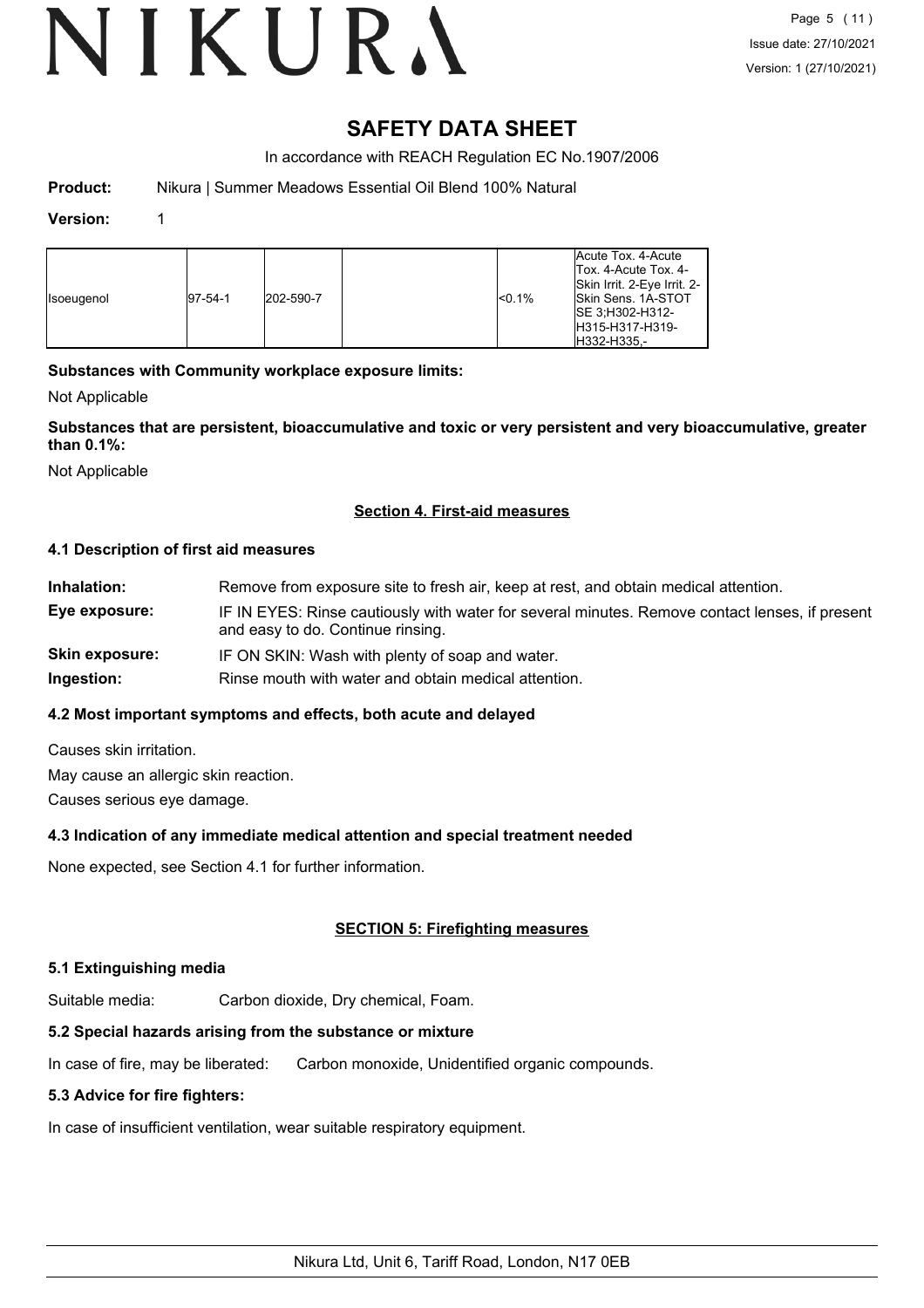# VIKURA

## **SAFETY DATA SHEET**

In accordance with REACH Regulation EC No.1907/2006

**Product:** Nikura | Summer Meadows Essential Oil Blend 100% Natural

**Version:** 1

#### **Section 6. Accidental release measures**

#### **6.1 Personal precautions, protective equipment and emergency procedures:**

Avoid inhalation. Avoid contact with skin and eyes. See protective measures under Section 7 and 8.

#### **6.2 Environmental precautions:**

Keep away from drains, surface and ground water, and soil.

#### **6.3 Methods and material for containment and cleaning up:**

Remove ignition sources. Provide adequate ventilation. Avoid excessive inhalation of vapours. Contain spillage immediately by use of sand or inert powder. Dispose of according to local regulations.

#### **6.4 Reference to other sections:**

Also refer to sections 8 and 13.

#### **Section 7. Handling and storage**

#### **7.1 Precautions for safe handling:**

Keep away from heat, sparks, open flames and hot surfaces. - No smoking. Use personal protective equipment as required. Use in accordance with good manufacturing and industrial hygiene practices. Use in areas with adequate ventilation Do not eat, drink or smoke when using this product.

#### **7.2 Conditions for safe storage, including any incompatibilities:**

Store in a well-ventilated place. Keep container tightly closed. Keep cool. Ground/bond container and receiving equipment. Use explosion-proof electrical, ventilating and lighting equipment. Use only non-sparking tools. Take precautionary measures against static discharge.

#### **7.3 Specific end use(s):**

Aromatherapy: Use in accordance with good manufacturing and industrial hygiene practices.

#### **Section 8. Exposure controls/personal protection**

#### **8.1 Control parameters**

Workplace exposure limits: Not Applicable

#### **8.2 Exposure Controls**

#### **Eye / Skin Protection**

Wear protective gloves/eye protection/face protection

#### **Respiratory Protection**

Under normal conditions of use and where adequate ventilation is available to prevent build up of excessive vapour, this material should not require special engineering controls. However, in conditions of high or prolonged use, or high temperature or other conditions which increase exposure, the following engineering controls can be used to minimise exposure to personnel: a) Increase ventilation of the area with local exhaust ventilation. b) Personnel can use an approved, appropriately fitted respirator with organic vapour cartridge or canisters and particulate filters. c) Use closed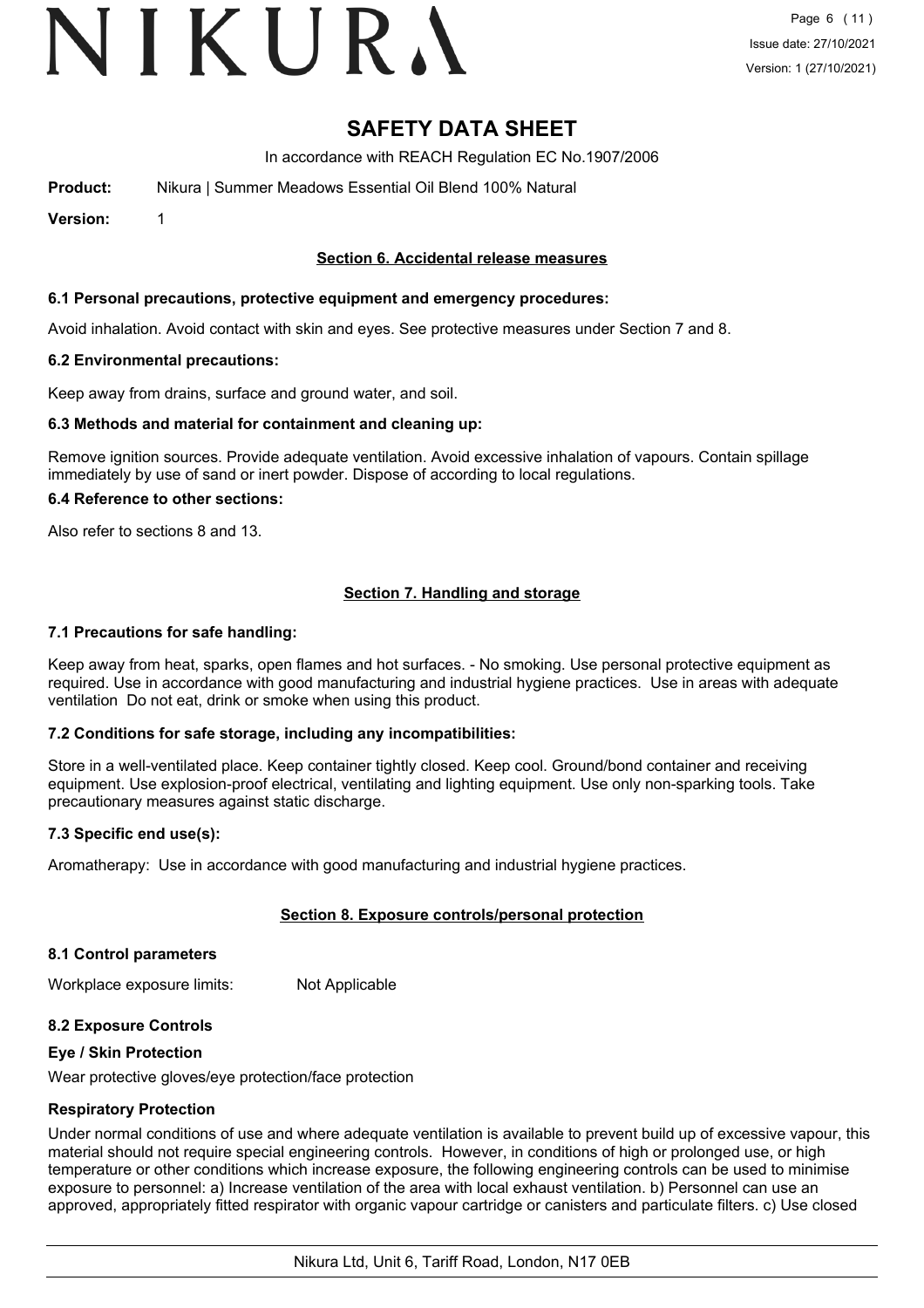Page 7 (11) Issue date: 27/10/2021 Version: 1 (27/10/2021)

## **SAFETY DATA SHEET**

In accordance with REACH Regulation EC No.1907/2006

**Product:** Nikura | Summer Meadows Essential Oil Blend 100% Natural

**Version:** 1

systems for transferring and processing this material.

Also refer to Sections 2 and 7.

#### **Section 9. Physical and chemical properties**

#### **9.1 Information on basic physical and chemical properties**

| Appearance:                                   | Not determined                               |
|-----------------------------------------------|----------------------------------------------|
| Odour:                                        | Not determined                               |
| <b>Odour threshold:</b>                       | Not determined                               |
| pH:                                           | Not determined                               |
| Melting point / freezing point:               | Not determined                               |
| Initial boiling point / range:                | Not determined                               |
| <b>Flash point:</b>                           | 74 °C                                        |
| <b>Evaporation rate:</b>                      | Not determined                               |
| Flammability (solid, gas):                    | Not determined                               |
| Upper/lower flammability or explosive limits: | Product does not present an explosion hazard |
| Vapour pressure:                              | Not determined                               |
| Vapour density:                               | Not determined                               |
| <b>Relative density:</b>                      | Not determined                               |
| Solubility(ies):                              | Insoluble in water.                          |
| Partition coefficient: n-octanol/water:       | Not determined                               |
| Auto-ignition temperature:                    | Not determined                               |
| <b>Decomposition temperature:</b>             | Not determined                               |
| <b>Viscosity:</b>                             | Not determined                               |
| <b>Explosive properties:</b>                  | Not expected                                 |
| <b>Oxidising properties:</b>                  | Not expected                                 |
| 9.2 Other information:                        | None available                               |

#### **Section 10. Stability and reactivity**

#### **10.1 Reactivity:**

Presents no significant reactivity hazard, by itself or in contact with water.

### **10.2 Chemical stability:**

Good stability under normal storage conditions.

### **10.3 Possibility of hazardous reactions:**

Not expected under normal conditions of use.

### **10.4 Conditions to avoid:**

Avoid extreme heat.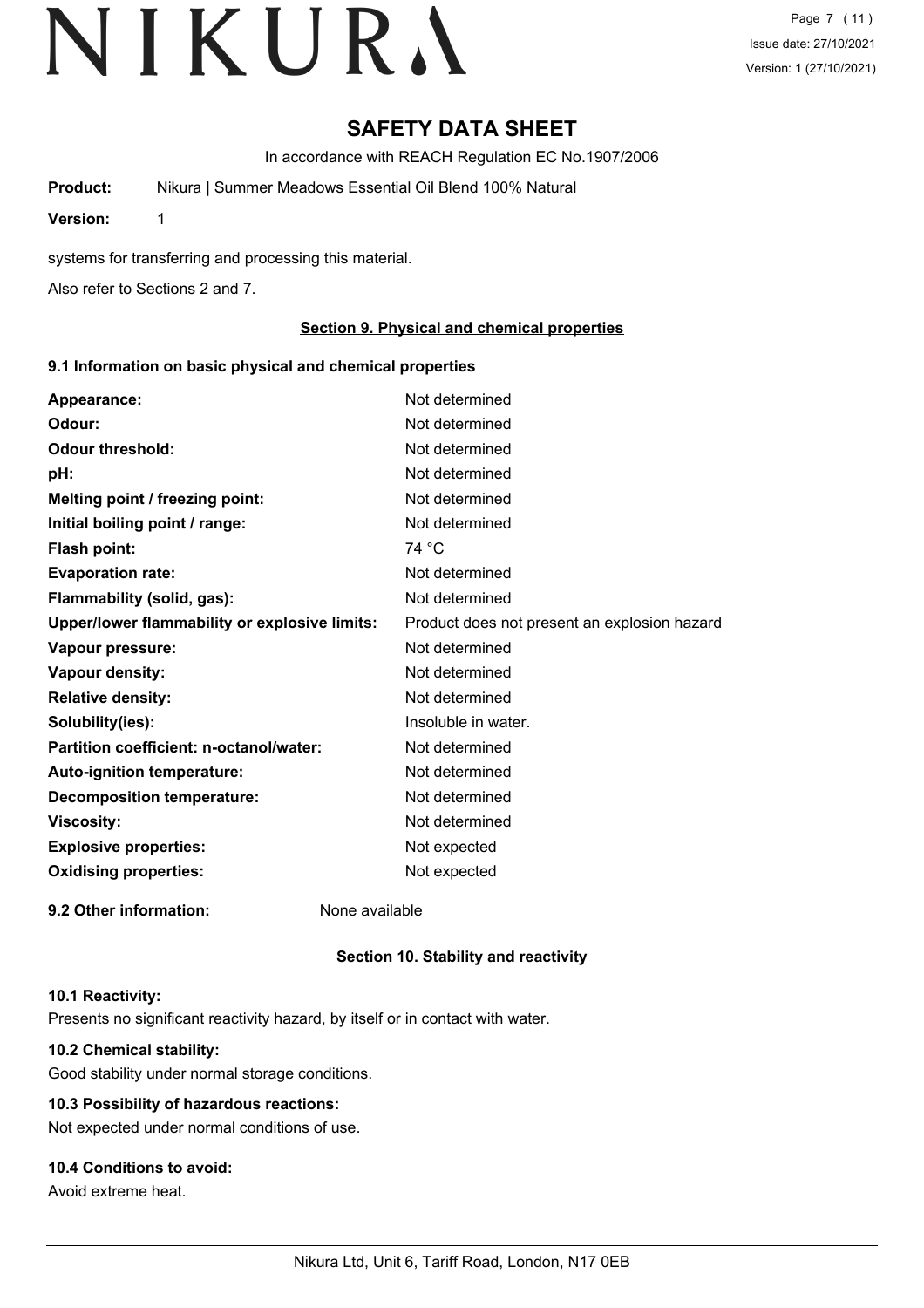## **SAFETY DATA SHEET**

In accordance with REACH Regulation EC No.1907/2006

**Product:** Nikura | Summer Meadows Essential Oil Blend 100% Natural

**Version:** 1

### **10.5 Incompatible materials:**

Avoid contact with strong acids, alkalis or oxidising agents.

### **10.6 Hazardous decomposition products:**

Not expected.

#### **Section 11. Toxicological information**

#### **11.1 Information on toxicological effects**

This mixture has not been tested as a whole for health effects. The health effects have been calculated using the methods outlined in Regulation (EC) No 1272/2008 (CLP).

| <b>Acute Toxicity:</b>                    | Based on available data the classification criteria are not met. |
|-------------------------------------------|------------------------------------------------------------------|
| <b>Acute Toxicity Oral</b>                | >5000                                                            |
| <b>Acute Toxicity Dermal</b>              | >5000                                                            |
| <b>Acute Toxicity Inhalation</b>          | Not Available                                                    |
| <b>Skin corrosion/irritation:</b>         | Skin Corrosion / Irritation Category 2                           |
| Serious eye damage/irritation:            | Eye Damage / Irritation Category 1                               |
| <b>Respiratory or skin sensitisation:</b> | Sensitization - Skin Category 1                                  |
| Germ cell mutagenicity:                   | Based on available data the classification criteria are not met. |
| <b>Carcinogenicity:</b>                   | Based on available data the classification criteria are not met. |
| <b>Reproductive toxicity:</b>             | Based on available data the classification criteria are not met. |
| <b>STOT-single exposure:</b>              | Based on available data the classification criteria are not met. |
| <b>STOT-repeated exposure:</b>            | Based on available data the classification criteria are not met. |
| <b>Aspiration hazard:</b>                 | Based on available data the classification criteria are not met. |

#### **Information about hazardous ingredients in the mixture**

| Ingredient    | <b>CAS</b> | EC                | LD50/ATE Oral | LD50/ATE<br>Dermal | LC50/ATE<br><b>Inhalation</b> | <b>LC50</b><br><b>Route</b> |
|---------------|------------|-------------------|---------------|--------------------|-------------------------------|-----------------------------|
| Terpinen-4-ol | 562-74-3   | $ 209 - 235 - 5 $ | 1300          | 2500               |                               | <b>Not</b><br>available     |

Refer to Sections 2 and 3 for additional information.

#### **Section 12. Ecological information**

#### **12.1 Toxicity:**

| Toxic to aquatic life with long lasting effects.                         |               |
|--------------------------------------------------------------------------|---------------|
| 12.2 Persistence and degradability:                                      | Not available |
| 12.3 Bioaccumulative potential:                                          | Not available |
| 12.4 Mobility in soil:                                                   | Not available |
| 12.5 Results of PBT and vPvB assessment:                                 |               |
| This substance does not meet the PBT/vPvB criteria of REACH, annex XIII. |               |
| 12.6 Other adverse effects:                                              | Not available |
|                                                                          |               |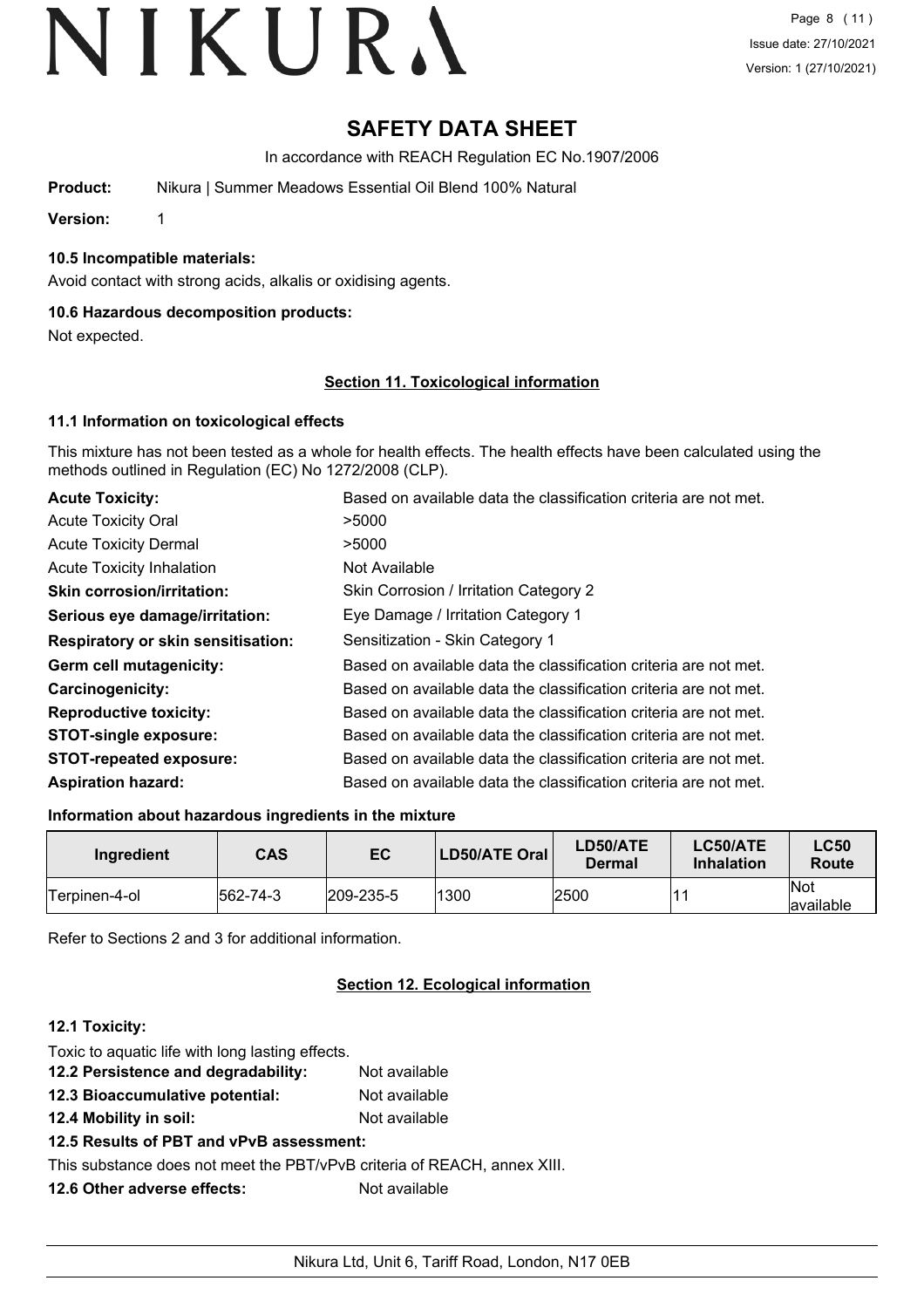## **SAFETY DATA SHEET**

In accordance with REACH Regulation EC No.1907/2006

| Product: | Nikura   Summer Meadows Essential Oil Blend 100% Natural |
|----------|----------------------------------------------------------|
|          |                                                          |

**Version:** 1

#### **Section 13. Disposal considerations**

#### **13.1 Waste treatment methods:**

Dispose of in accordance with local regulations. Avoid disposing into drainage systems and into the environment. Empty containers should be taken to an approved waste handling site for recycling or disposal.

#### **Section 14. Transport information**

| 14.1 UN number:                    | UN3082                                                                                         |
|------------------------------------|------------------------------------------------------------------------------------------------|
| 14.2 UN Proper Shipping Name:      | ENVIRONMENTALLY HAZARDOUS SUBSTANCE, LIQUID, N.O.S.<br>(Citronellyl tiglate, Geranyl butyrate) |
| 14.3 Transport hazard class(es):   | 9                                                                                              |
| <b>Sub Risk:</b>                   | -                                                                                              |
| 14.4. Packing Group:               | Ш                                                                                              |
| 14.5 Environmental hazards:        | This is an environmentally hazardous substance.                                                |
| 14.6 Special precautions for user: | None additional                                                                                |
|                                    | 14.7 Transport in bulk according to Annoy II of MADDOI 73/78 and the IRC Code:                 |

**14.7 Transport in bulk according to Annex II of MARPOL73/78 and the IBC Code:**

Not applicable

#### **Section 15. Regulatory information**

#### **15.1 Safety, health and environmental regulations/legislation specific for the substance or mixture** None additional

#### **15.2 Chemical Safety Assessment**

A Chemical Safety Assessment has not been carried out for this product.

### **Section 16. Other information**

| <b>Concentration % Limits:</b>  | EH C2=52.79% EH C3=5.28% SCI 2=16.08% EDI 1=58.60% EDI 2=12.<br>52% SS 1=4.83% |
|---------------------------------|--------------------------------------------------------------------------------|
| <b>Total Fractional Values:</b> | EH C2=1.89 EH C3=18.94 SCI 2=6.22 EDI 1=1.71 EDI 2=7.98 SS 1=20.72             |
| Key to revisions:               |                                                                                |

Not applicable

#### **Key to abbreviations:**

| <b>Abbreviation</b> | Meaning                                                            |
|---------------------|--------------------------------------------------------------------|
| Acute Tox, 4        | Acute Toxicity - Oral Category 4                                   |
| Acute Tox, 4        | Acute Toxicity - Inhalation Category 4                             |
| Acute Tox, 4        | Acute Toxicity - Dermal Category 4                                 |
| Aquatic Acute 1     | Hazardous to the Aquatic Environment - Acute Hazard Category 1     |
| Aquatic Chronic 1   | Hazardous to the Aquatic Environment - Long-term Hazard Category 1 |
| Aquatic Chronic 2   | Hazardous to the Aquatic Environment - Long-term Hazard Category 2 |
| Aquatic Chronic 3   | Hazardous to the Aquatic Environment - Long-term Hazard Category 3 |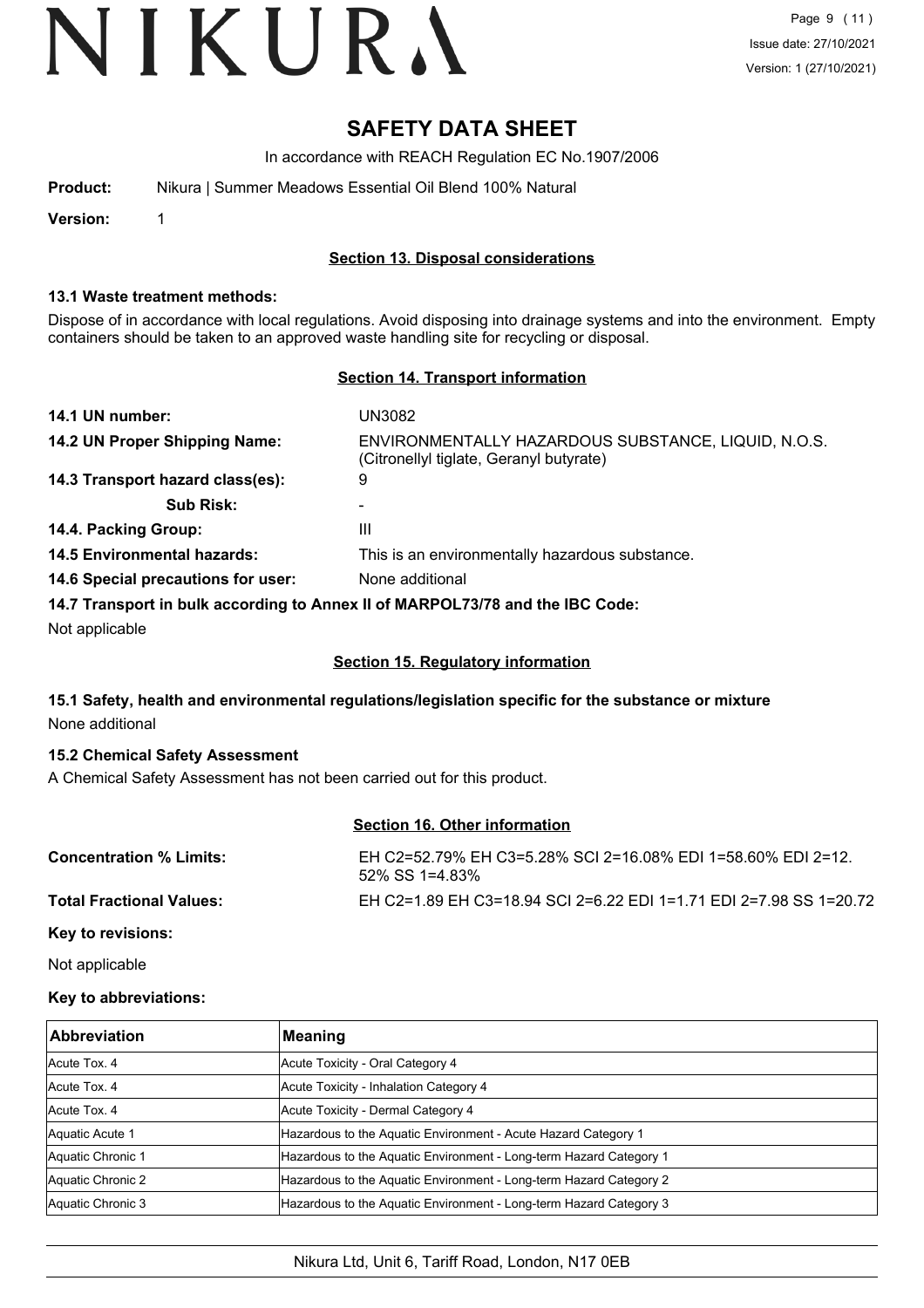## **SAFETY DATA SHEET**

In accordance with REACH Regulation EC No.1907/2006

**Product:** Nikura | Summer Meadows Essential Oil Blend 100% Natural

#### **Version:** 1

| Aquatic Chronic 4 | Hazardous to the Aquatic Environment - Long-term Hazard Category 4         |
|-------------------|----------------------------------------------------------------------------|
| Asp. Tox 1        | Aspiration Hazard Category 1                                               |
| Eye Dam. 1        | Eye Damage / Irritation Category 1                                         |
| Eye Irrit. 2      | Eye Damage / Irritation Category 2                                         |
| Flam. Liq. 3      | Flammable Liquid, Hazard Category 3                                        |
| Flam. Sol. 2      | Flammable Solid, Hazard Category 2                                         |
| H226              | Flammable liquid and vapour.                                               |
| H228              | Flammable solid.                                                           |
| H302              | Harmful if swallowed.                                                      |
| H304              | May be fatal if swallowed and enters airways.                              |
| H312              | Harmful in contact with skin.                                              |
| H315              | Causes skin irritation.                                                    |
| H317              | May cause an allergic skin reaction.                                       |
| H318              | Causes serious eye damage.                                                 |
| H319              | Causes serious eye irritation.                                             |
| H332              | Harmful if inhaled.                                                        |
| H335              | May cause respiratory irritation.                                          |
| H336              | May cause drowsiness or dizziness.                                         |
| H361              | Suspected of damaging fertility or the unborn child (exposure route).      |
| H371              | May cause damage to organs (organs, exposure route).                       |
| H400              | Very toxic to aquatic life.                                                |
| H410              | Very toxic to aquatic life with long lasting effects.                      |
| H411              | Toxic to aquatic life with long lasting effects.                           |
| H412              | Harmful to aquatic life with long lasting effects.                         |
| H413              | May cause long lasting harmful effects to aquatic life.                    |
| P202              | Do not handle until all safety precautions have been read and understood.  |
| P210              | Keep away from heat, sparks, open flames and hot surfaces. - No smoking.   |
| P233              | Keep container tightly closed.                                             |
| P240              | Ground/bond container and receiving equipment.                             |
| P241              | Use explosion-proof electrical, ventilating and lighting equipment.        |
| P242              | Use only non-sparking tools.                                               |
| P243              | Take precautionary measures against static discharge.                      |
| P <sub>260</sub>  | Do not breathe vapour or dust.                                             |
| P <sub>261</sub>  | Avoid breathing vapour or dust.                                            |
| P <sub>264</sub>  | Wash hands and other contacted skin thoroughly after handling.             |
| P270              | Do not eat, drink or smoke when using this product.                        |
| P271              | Use only outdoors or in a well-ventilated area.                            |
| P272              | Contaminated work clothing should not be allowed out of the workplace.     |
| P273              | Avoid release to the environment.                                          |
| P <sub>280</sub>  | Wear protective gloves/eye protection/face protection.                     |
| P301/310          | IF SWALLOWED: Immediately call a POISON CENTER or doctor/physician.        |
| P301/312          | IF SWALLOWED: call a POISON CENTER or doctor/physician if you feel unwell. |